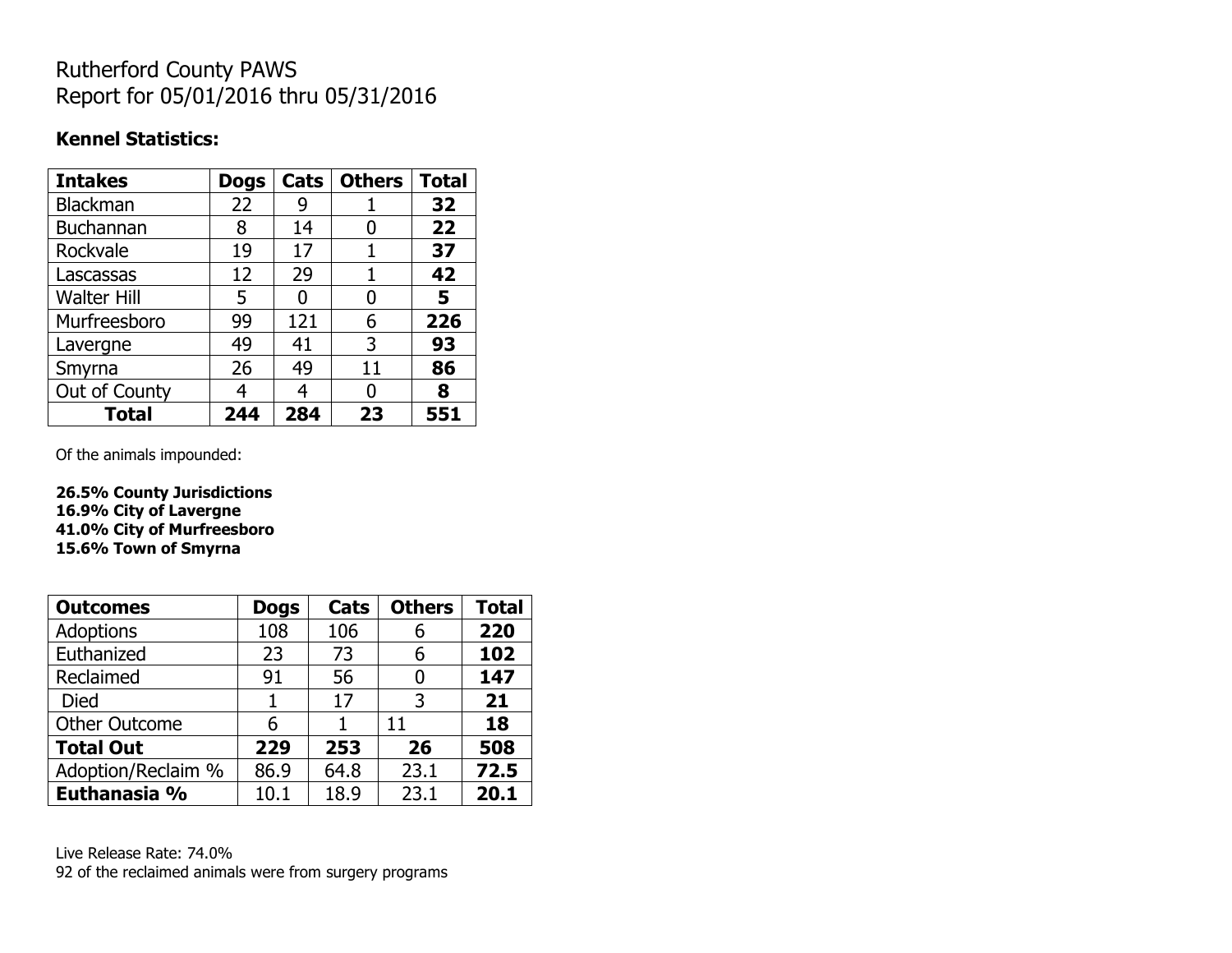Animals left in shelter on 05/31/2016: 129

2153 People visited the shelter looking for a lost /new pet.

2356 Logged calls/voice mails for the month.

## **Activity Report by Jurisdiction:**

| Zones           | <b>Calls Received</b> | Calls Completed |
|-----------------|-----------------------|-----------------|
| <b>Blackman</b> | 168                   | 168             |
| Buchannan       | 19                    | 120             |
| Lavergne        | 212                   | 217             |
| Lascassas       | 127                   | 128             |
| Murfreesboro    | 539                   | 545             |
| Rockvale        | 104                   | 107             |
| Smyrna          | 197                   | 198             |
| Walter Hill     | 59                    | 62              |
| Out of Area     | 13                    | 11              |
| <b>Total</b>    | 1538                  | 1556            |

38.3% County Jurisdictions 13.8% City of Lavergne 35.1% City of Murfreesboro 12.8% Town of Smyrna